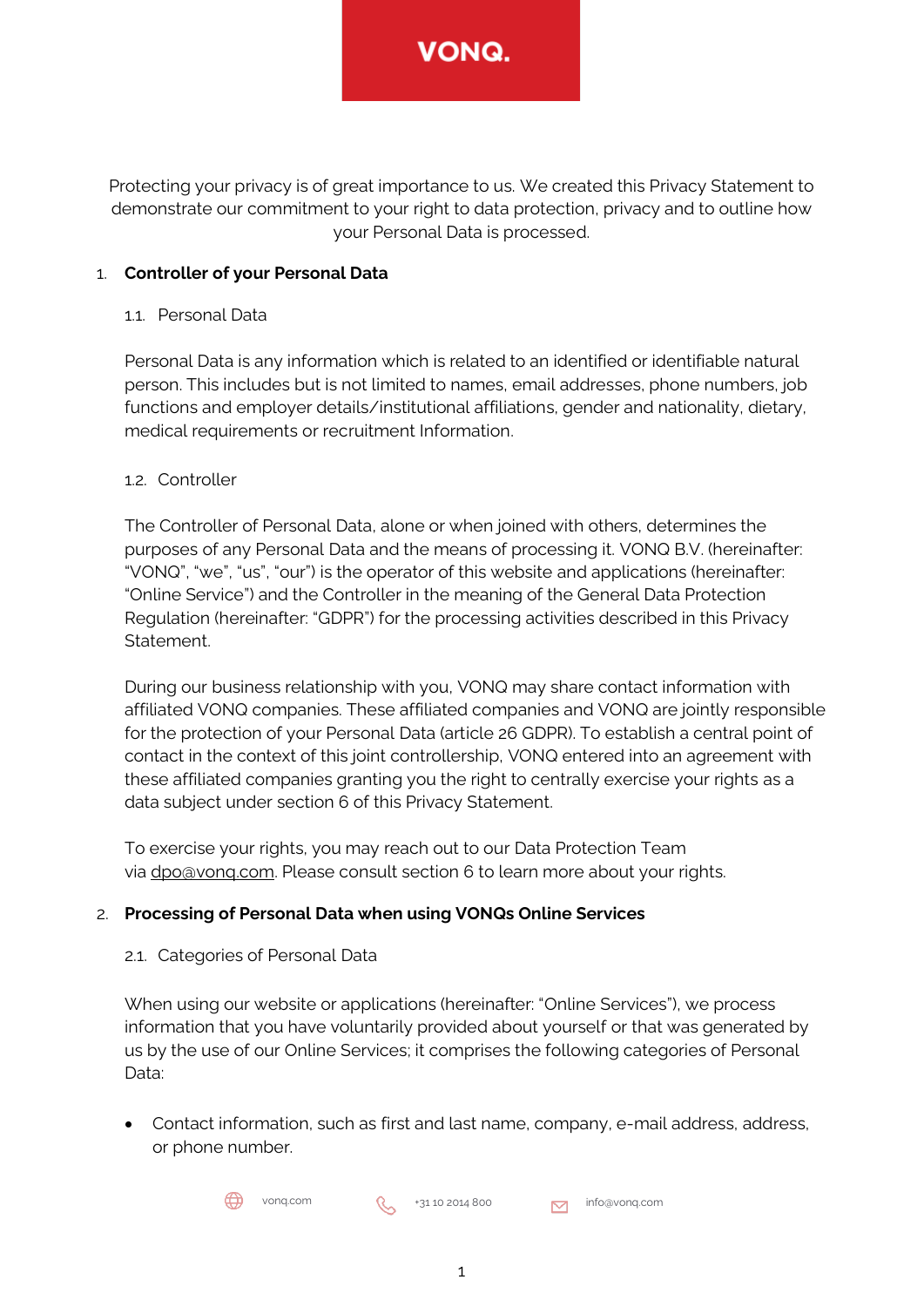• Other types of Personal Data provided as part of a support issue or the sign-up to any other type of call-to-action forms and

**VONQ.** 

• Information on your interaction with the Online Service, including your IP address, browser type and version, operating system, referrer, hostname of the accessing device; timestamp of the request, the amount of data sent of each request.

# 2.2. Purpose of processing

Your Personal Data is being processed for the following purposes:

- Providing the Online Services to you;
- Analysing the effectiveness of the Online Services;
- Improvement and further development, securing, updating, and troubleshooting of the Online Services;
- Verification of your identity and responding to requests;
- Billing the use of the Online Services;
- Providing offers and order processing;
- Contacting you with information about our products and services, providing further marketing information or, as outlined in section 4, in the context of customer satisfaction surveys; and
- Prevention of illicit activities, fraud, attacks towards our infrastructure and IT systems, enforcing our Online Service's terms and to preserve legal claims.
- 2.3. Online Services provided by your organization

VONQs Online Services may be provided to you by another company as part of an employment, contract, or similar relationship, for example by our enterprise customers. In this case, if our Online Services are provided by another company, there is a data processing agreement defining the relationship between VONQ and your company. According to this agreement, your company is the controller of your Personal Data. Please refer to your company regarding the processing of your Personal Data.

# 2.4. Cookies

Interacting with our Online Services should be as convenient as possible for you. To enable this we may use cookies and similar technologies. Cookies are small files temporarily stored on the hard disk of your device by your browser. Such a file often includes a unique identifier, i.e. a randomly generated number. While some cookies expire at the end of your session; others may remain on your device for a longer period of time. If cookies are stored automatically, without your consent, these cookies are technically necessary to provide our Online Services. Other cookies (or similar technologies) will only be applied based on your prior consent.

 $\bigoplus$  vonq.com  $\bigotimes$  +31 10 2014 800  $\bigotimes$  info@vonq.com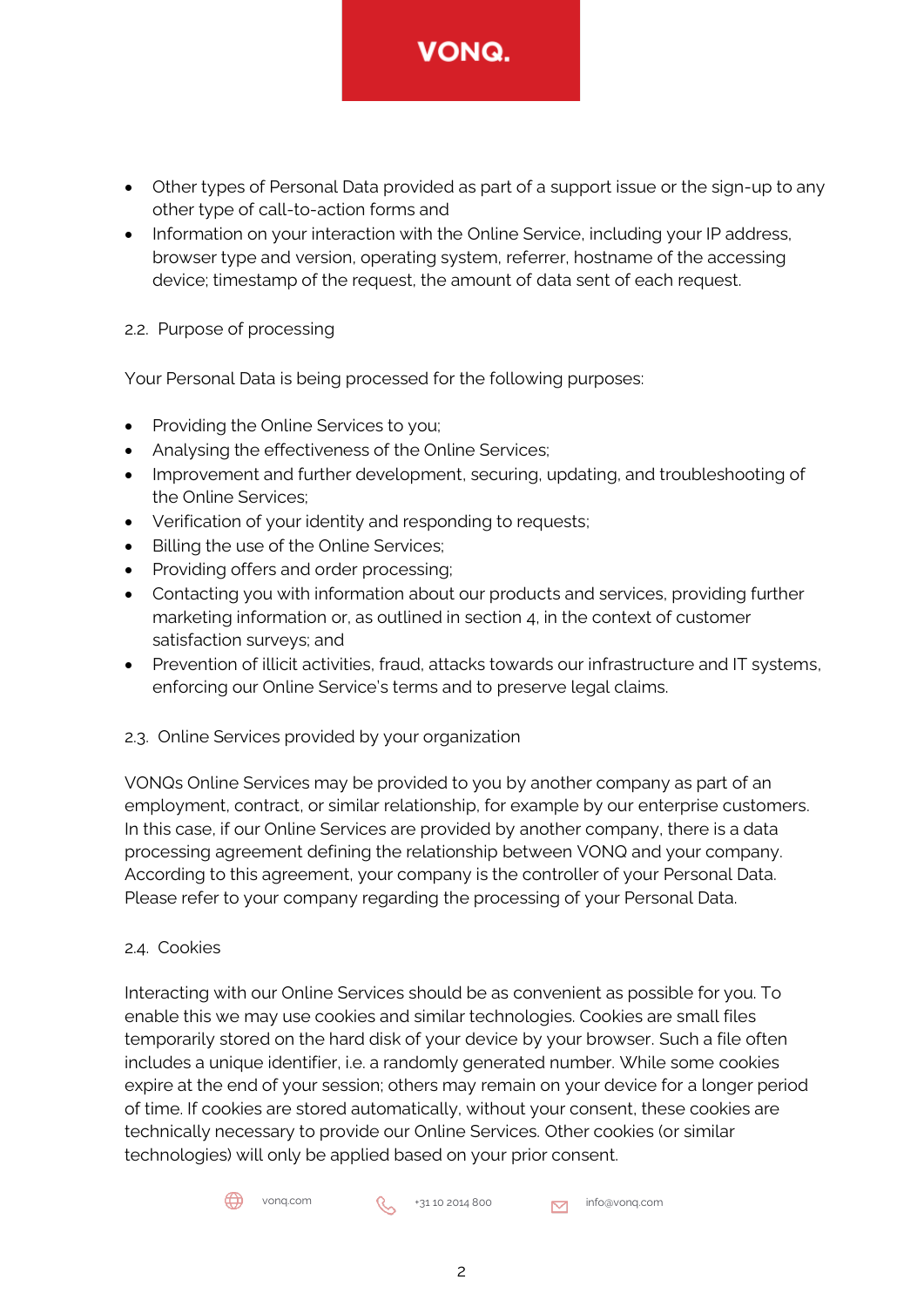### 2.5. External Links

This Privacy Statement only applies to Online Services that link to this Privacy Statement. It does not apply to third-party websites or if VONQ only processes information as a processor on behalf of a controller.

VONQ's websites contain links or references to other third-party websites we do not control and to which our Privacy Statement does not apply. We are not responsible for the content of third-party websites nor their privacy practices.

### 3. **Processing of Personal Data in the context of your business relationship with VONQ**

### 3.1. Categories of Personal Data

In a business relationship with us, VONQ may process the following categories of Personal Data of employees, contact persons and vicarious agents at (prospective) customers, suppliers or vendors (hereinafter: "Customers"):

- Contact information, such as first and last name, name of the company you work for, your job title, the country you or your job are in, your email address and your phone number;
- Project related information in, but not limited to, Recruitment Marketing Campaigns, necessarily processed in a project or contractual relationship with us or voluntarily provided by the Customer, such as Personal Data relating to orders, payments, requests, issues, and project specification, planning and development;
- Payment information, such as data necessary for processing payments, fraud prevention and, if mandatory by law, Customer compliance evaluations.

### 3.2. Purpose of processing

- Administrating and developing business relationships with Customers, including the exchange of information about Online Services, Recruitment Marketing Campaigns and projects in general by, for example, inquiries or requests or providing you with information about services purchased;
- Planning, performing and managing business relationships with Customers by performing orders and transactions, maintaining an up-to-date job board portfolio, processing payments, accounting, auditing, billing and providing support in the aforementioned areas;
- Market evaluation and analysis, organizing events and other Customer focused activities;

vonq.com  $\left(\begin{matrix} 1 & 1 & 0 & 0 & 0 \\ 0 & 0 & 0 & 0 & 0 \\ 0 & 0 & 0 & 0 & 0 \\ 0 & 0 & 0 & 0 & 0 \\ 0 & 0 & 0 & 0 & 0 \\ 0 & 0 & 0 & 0 & 0 \\ 0 & 0 & 0 & 0 & 0 \\ 0 & 0 & 0 & 0 & 0 \\ 0 & 0 & 0 & 0 & 0 \\ 0 & 0 & 0 & 0 & 0 \\ 0 & 0 & 0 & 0 & 0 \\ 0 & 0 & 0 & 0 & 0 \\ 0 & 0 & 0 & 0 & 0 \\ 0 & 0 & 0 &$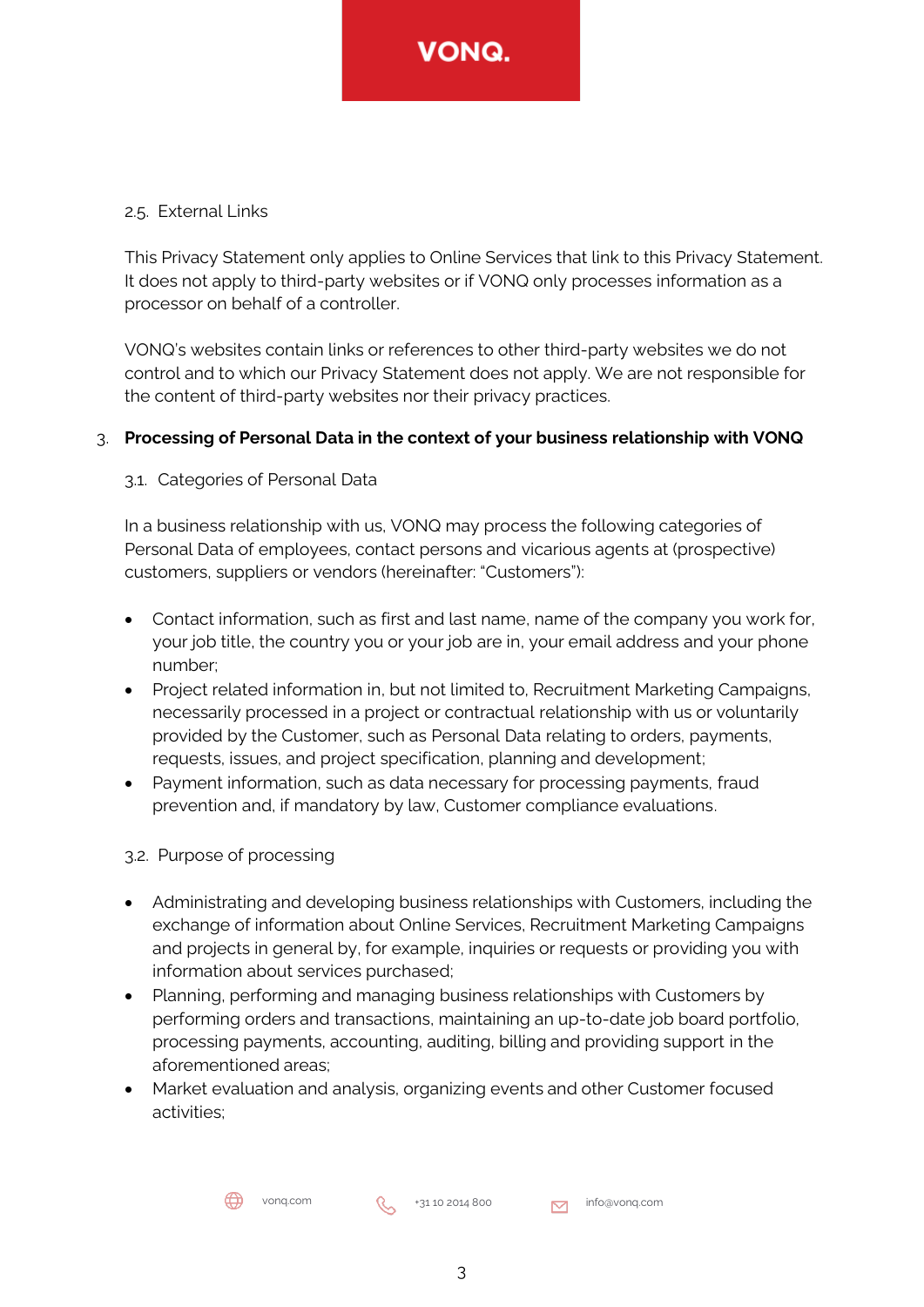- Ensuring the confidentiality, integrity, availability and resilience of our Online Services, as well as the detection and prevention of security threats, fraud or other illicit or malicious activities;
- Compliance with legal frameworks, best business practices and internal policies.
- Dispute resolution, enforcement of contractual agreements and any actions related to legal claims.
- Contacting you to exchange further information and offers regarding our Online Services, providing further marketing material and conducting customer satisfaction surveys as outlined in the following section 4.

# 4. **Processing of Personal Data in the context of direct marketing and surveys**

We may process your contact information for direct marketing purposes (e.g. product updates, newsletters, invitations or similar) and for customer satisfaction surveys, You may, of course, opt-out of the processing of your contact data for these purposes at any time by contacting our Data Protection Team via [dpo@vonq.com](mailto:dpo@vonq.com) or by using the opt-out mechanism provided in the respective communication.

# 5. **Transfer of Personal Data**

Your Personal Data may be transferred to:

- third-party IT service providers, such as hosting providers, cloud software providers or, but not limited to, text processors;
- third-party compliance providers, such as suppliers helping us with tax or legal obligations, financial compliance, also regulatory bodies, law enforcement, government authorities, or attorneys and consultants and;
- third-party suppliers and sales partners.

Those third-party recipients of your Personal Data may be located outside of your country of residence.

# 6. **Your Rights**

You may be entitled to specific rights pertaining your Personal Data, depending on the data protection laws in the jurisdiction in which you reside. In particular, illustrated using the example of the GDPR, you may be entitled to:

- Withdraw consent at any time with effect for the future (article 7 subs. 3 GDPR);
- Obtain information on the purposes of the processing, the categories of personal data concerned, the recipients of the data and the envisaged storage period (article 15 GDPR);
- Request that incorrect or incomplete Personal Data be rectified or supplemented (article 16 GDPR);

vonq.com  $\left\{\begin{matrix} 4 & 31 & 10 & 2014 & 800 \\ 1 & 31 & 10 & 2014 & 800 \end{matrix}\right\}$  info@vonq.com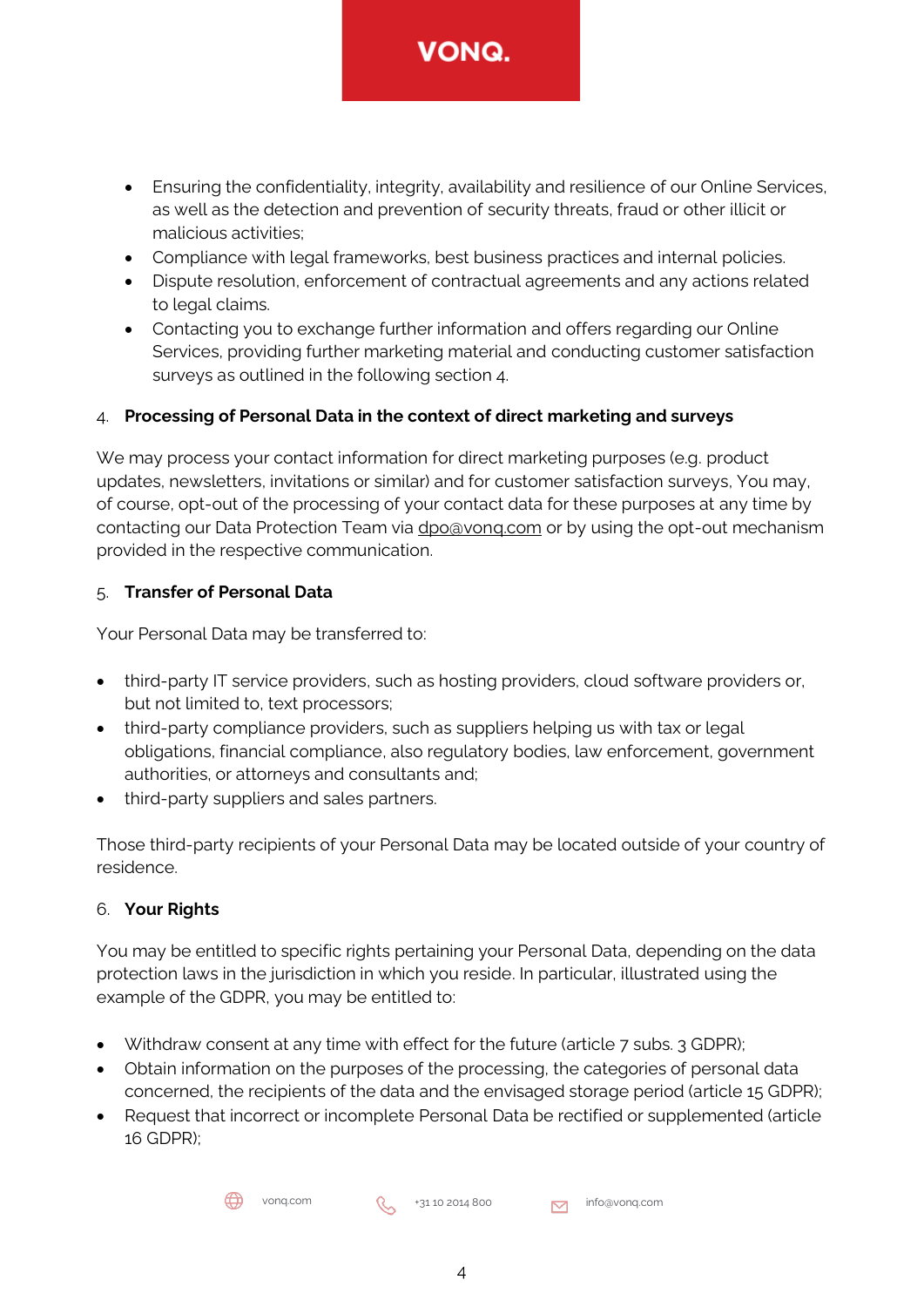- Request the erasure of data especially if the data is no longer necessary in relation to the purposes for which it was collected or is unlawfully processed, or you withdrew your consent according to the above (article 17 GDPR);
- Demand, under certain circumstances, the restriction of processing Personal Data (article 18 GDPR);
- The right to data portability, receiving your Personal Data in a commonly used, open and machine-readable format (article 20 GDPR);
- Object to the processing of data on the grounds of legitimate interests, for reasons relating to your particular situation (article 21 sec. 1 GDPR).

# 7. **Security**

VONQ implemented appropriate technical and organizational measures to protect your Personal Data from loss, misuse, and unauthorized access, disclosure, alteration, or destruction and to ensure the confidentiality, integrity, availability and resilience of our systems.

# 8. **Retention Period**

VONQ will only retain your Personal Data for as long as it is required, unless indicated otherwise at the time of the collection of your Personal Data. If required by mandatory law (commercial or tax law) VONQ will erase your Personal Data once the retention of that Personal Data is no longer necessary for the purposes for which it was collected.

# 9. **Contact**

In case of comments, concerns or questions regarding your Personal Data or your wish to exercise your rights, please contact our Data Protection Team via: [dpo@vonq.com.](mailto:dpo@vonq.com)

# 10. **Legal basis of processing**

In case your Personal Data is processed by one of our companies located in the European Economic Area (hereinafter: "EEA") the following applies:

10.1.Legal basis of processing

The legal basis for processing your Personal Data is that such processing is necessary for:

- the **performance of the contract** with you or in order to take steps at your request prior to entering into a contract (article 6 sec. 1 lit b GDPR);
- compliance with a **legal obligation** to which we are subject to (article 6 sec. 1 lit. c GDPR); and/or
- the purposes of **legitimate interest** pursued by us (article 6 sec. 1 lit. f GDPR).

 $\bigoplus$  vonq.com  $\bigotimes$  +31 10 2014 800  $\bigotimes$  info@vonq.com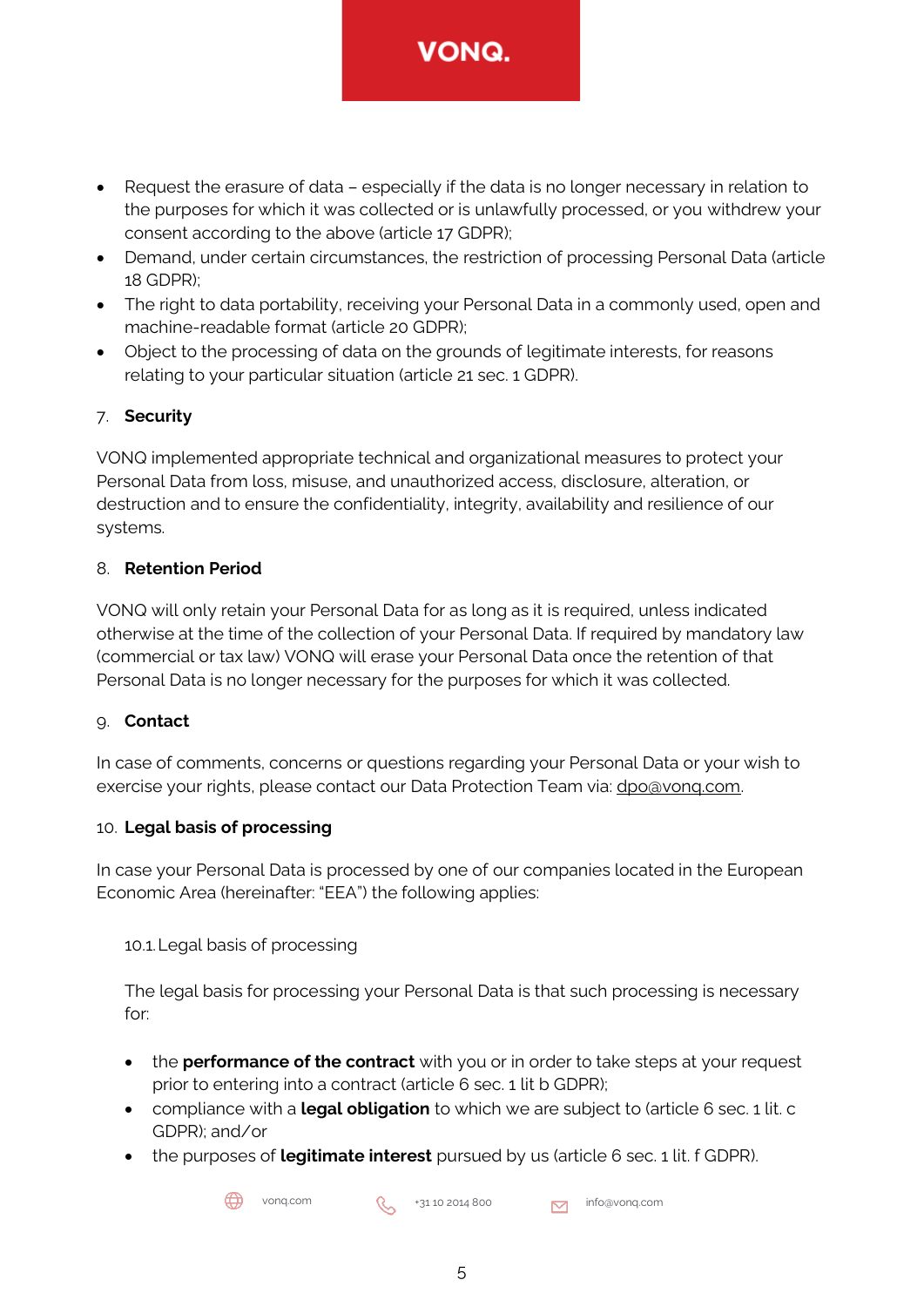

- In other cases, you have given your **consent** to the processing of your Personal Data (article 6 sec. 1 lit. a GDPR).
- 10.2.Purpose and legal basis of processing Personal Data when using VONQs Online Services

Providing the Online Services to you; analysing their effectiveness, improvement and further development, securing, updating and troubleshooting of the Online Services:

- Performance of the contract, article 6 sec. 1 lit. b GDPR,
- Legitimate interest, article 6 sec. 1 lit. f GDPR.

Identity verification

- Performance of the contract, article 6 sec. 1 lit. b GDPR,
- Legitimate interest, article 6 sec. 1 lit. f GDPR.

Billing your use of the Online Services;

- Performance of the contract, article 6 sec. 1 lit. b GDPR,
- Legitimate interest, article 6 sec. 1 lit. f GDPR.
- Providing offers and processing your order;
- Performance of the contract, article 6 sec. 1 lit. b GDPR,
- Legitimate interest, article 6 sec. 1 lit. f GDPR.

Contacting you product information and services, providing further marketing information or, as outlined in section 4, in the context of customer satisfaction surveys;

- Consent, article 6 sec. 1 lit. a GDPR,
- Legitimate interest, article 6 sec. 1 lit. f GDPR.

Prevention of illicit activities, fraud, attacks towards our infrastructure and IT systems, enforcing our Online Service's terms and to preserve legal claims.

- Legal obligation, article 6 sec. 1 lit. a GDPR,
- Legitimate interest, article 6 sec. 1 lit. f GDPR.

10.3.Purpose and legal basis of processing Personal Data in the context of your business relationship with VONQ

Administrating and developing business relationships with Customers, including the exchange of information about Online Services, Recruitment Marketing Campaigns and projects in general by, for example, inquiries or requests or providing you with information about services purchased;

- Performance of the contract, article 6 sec. 1 lit. b GDPR,
- Legitimate interest, article 6 sec. 1 lit. f GDPR.

Planning, performing and managing business relationships with Customers by performing orders and transactions, maintaining an up-to-date job board portfolio, processing payments, accounting, auditing, billing and providing support in the aforementioned areas;